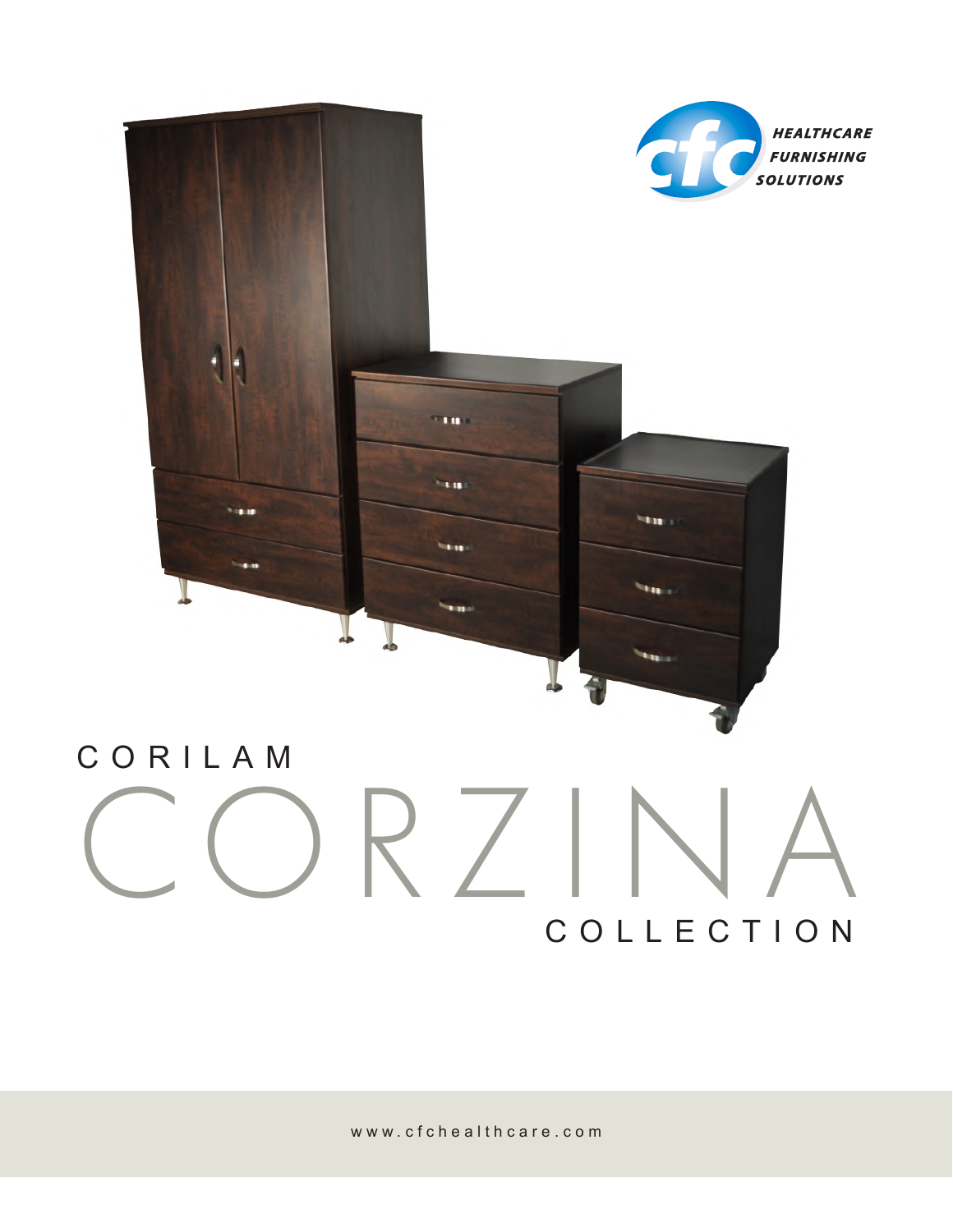## CORZINA COLLECTION CORILAM

### FUNCTIONAL BEAUTIFULLY **BUILT TO LAST.** Collection Features



Finish Groups: 10 -11 -12

Tops: 3DL (Thermoform w/ Seamless Edge)

Fronts: 3DL (Thermoform w/ Seamless Edge)

Grain: Traditional

Open Base: 6 Standard Options

#### **Product Features**

Fully Sealed Laminated Case for Excellent Cleanability and Infection Control

Field Replaceable Parts

Case Construction: Glue & Dowel

Back Panel: Full 3/4 inch, Vented

Steel Drawer System with 5/8" Bottom and Epoxy Slides

Matching Interior

Matching Bedboards & Overbed Tables

12 Year Limited Warranty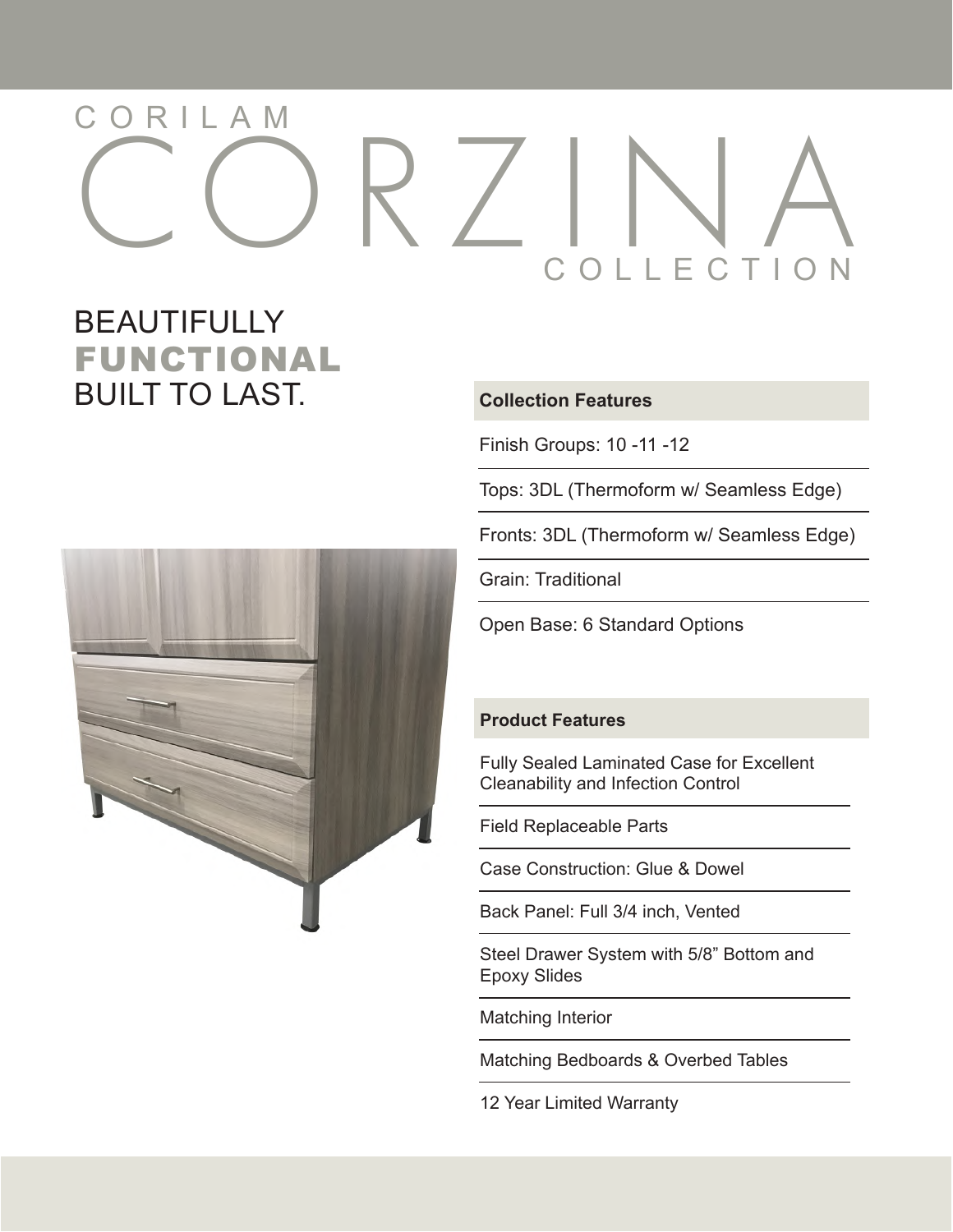## ENDURING ELEGANCE

Corilam's standard features offer classic beauty to complement any decor. A wide selection of contemporary hardware, 16 designer wood grain finishes coupled with accessories and options such as power and mirrors, deliver exceptional design flexibilty.

#### **Available in custom sizes and configurations**

#### **Standard Finishes**

| Group 10                 | Group 11                  | Group 12                    |
|--------------------------|---------------------------|-----------------------------|
| CA- Caramel Apple        | <b>GC- Grand Cherry</b>   | <b>BA-Blanca Flme</b>       |
| <b>CL- Clark Cherry</b>  | MA-Maple                  | CP- Campania Elme           |
| CH- Chocolate Apple      | <b>RC- Regency Cherry</b> | <b>EC- Executive Cherry</b> |
| <b>HC- Hudson Cherry</b> | SO-Solara Oak             | RO- Rococo Flme             |
| MC-Mocha                 | WM- Windsor Mahogany      | <b>TU-Tuscani Elme</b>      |
| <b>SC- Summer Cherry</b> |                           |                             |



#### **Thermoformed Tops**

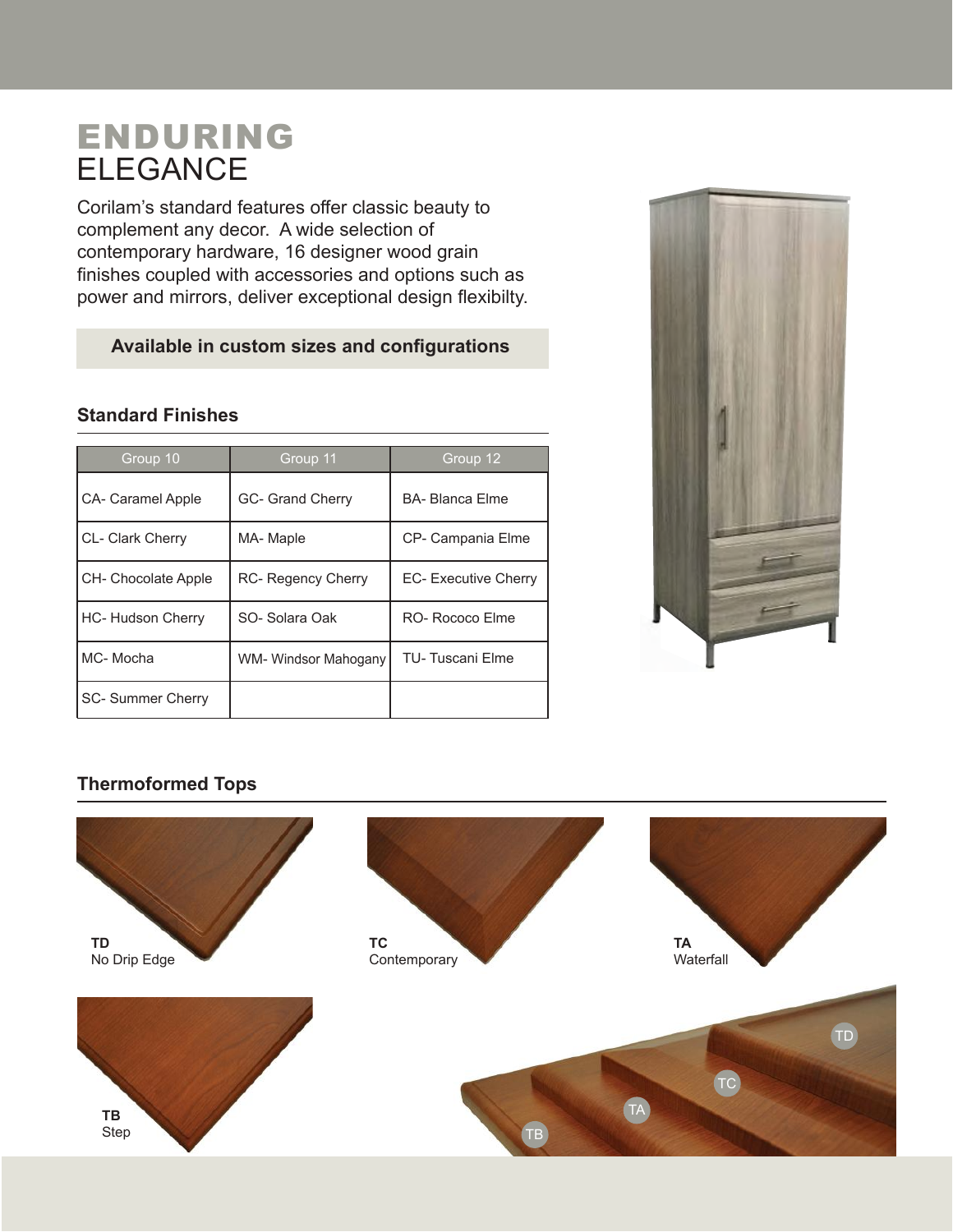## DISTINCTIVE DETAILING

Corilam's wide selection of designer hardware joins with a variety of wood grains and optional features to offer infinite flexibility, complementing any decor.

#### **Hardware**



#### **Bases**

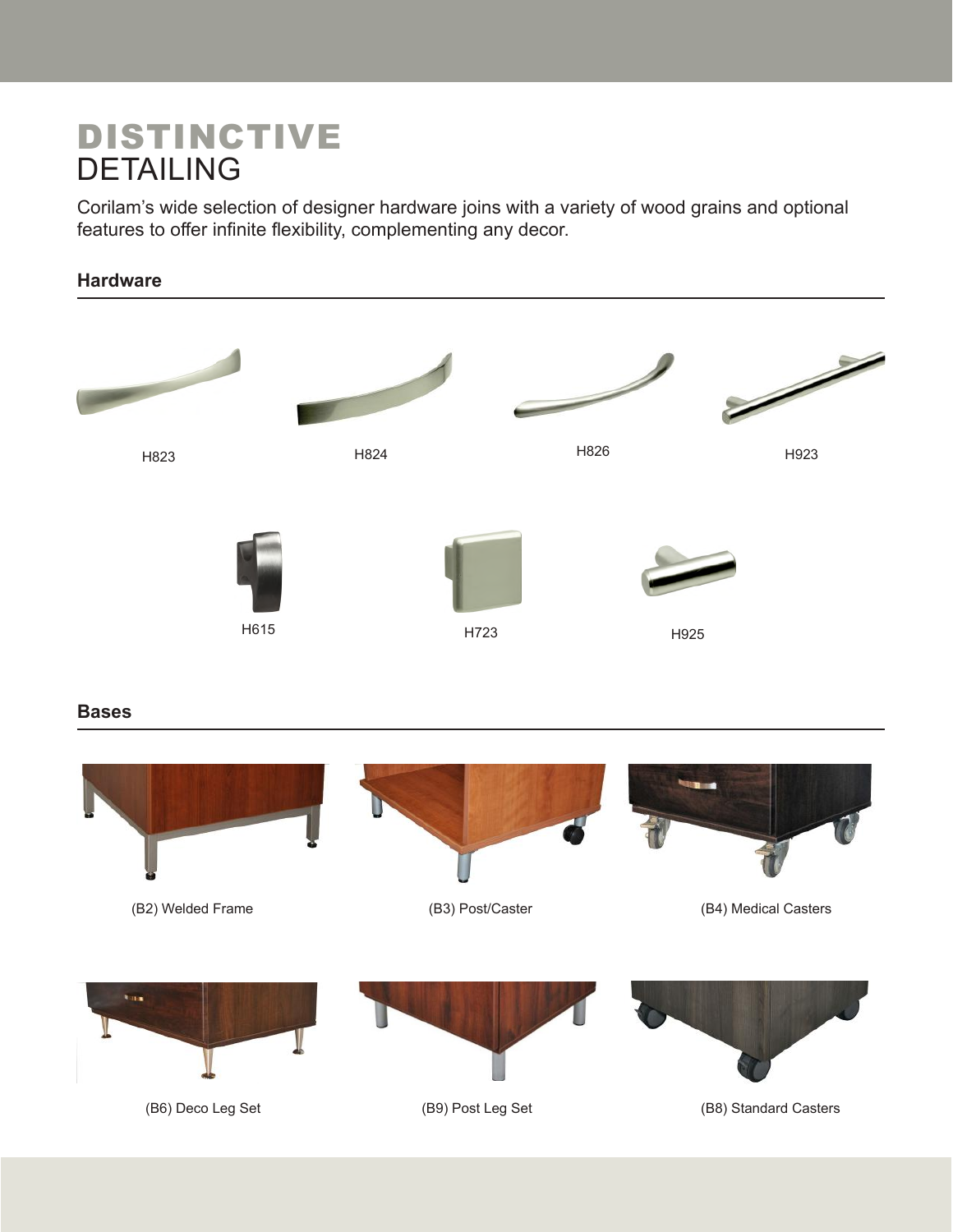## FASHIONABLE FUNCTION

Available in a variety of finishes and laminates, the Corzina Collection offers custom sizes and finishes as well to complement any decor.